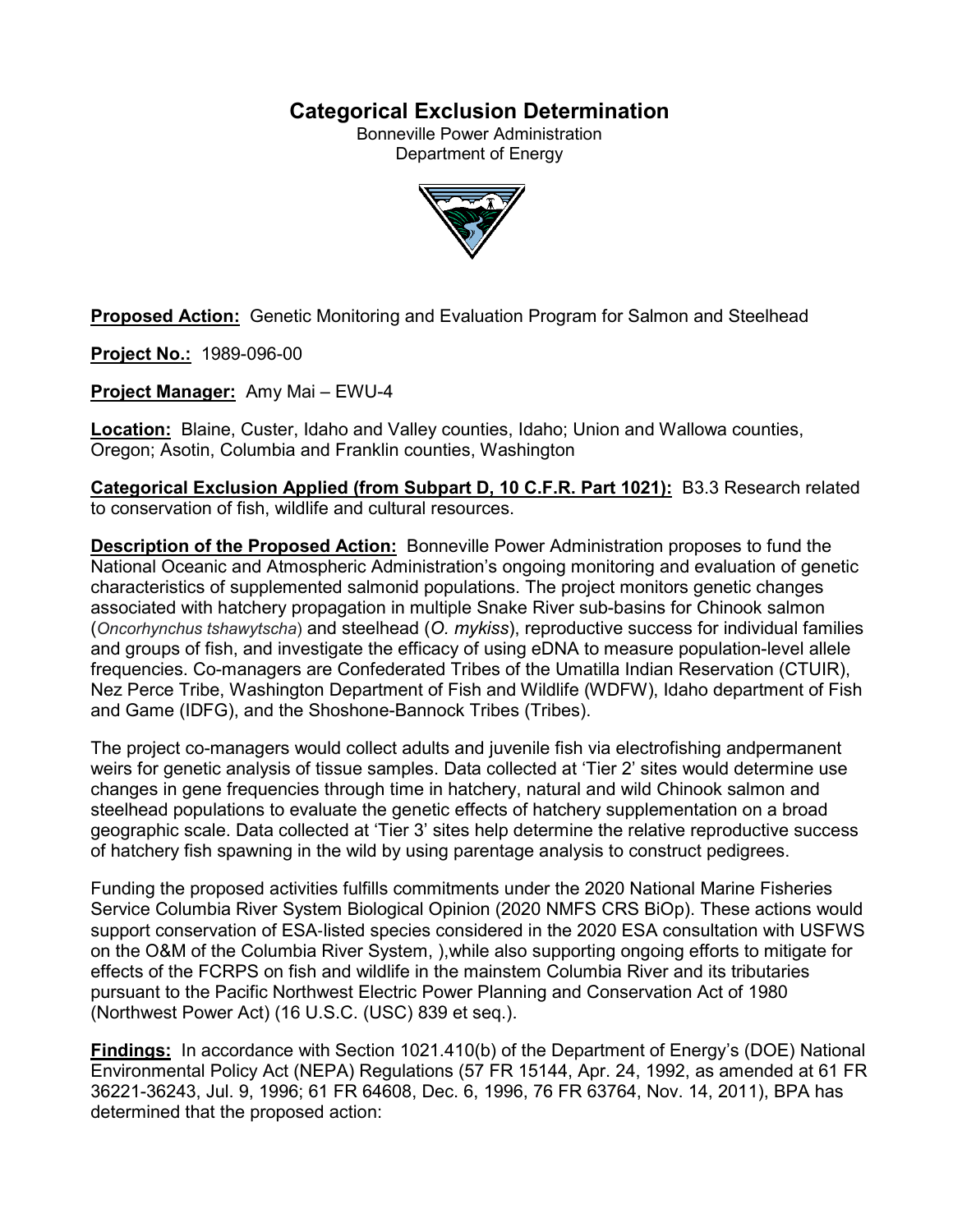- 1) fits within a class of actions listed in Appendix B of 10 CFR 1021, Subpart D (see attached Environmental Checklist);
- 2) does not present any extraordinary circumstances that may affect the significance of the environmental effects of the proposal; and
- 3) has not been segmented to meet the definition of a categorical exclusion.

Based on these determinations, BPA finds that the proposed action is categorically excluded from further NEPA review.

*/s/ Israel Duran* Israel Duran Contract Environmental Protection Specialist Salient/CRGT

Reviewed by:

*/s/ Chad Hamel* Chad Hamel Supervisory Environmental Protection Specialist

Concur:

*/s/ Katey C. Grange April 11, 2022* Katey C. Grange Date NEPA Compliance Officer

Attachment(s): Environmental Checklist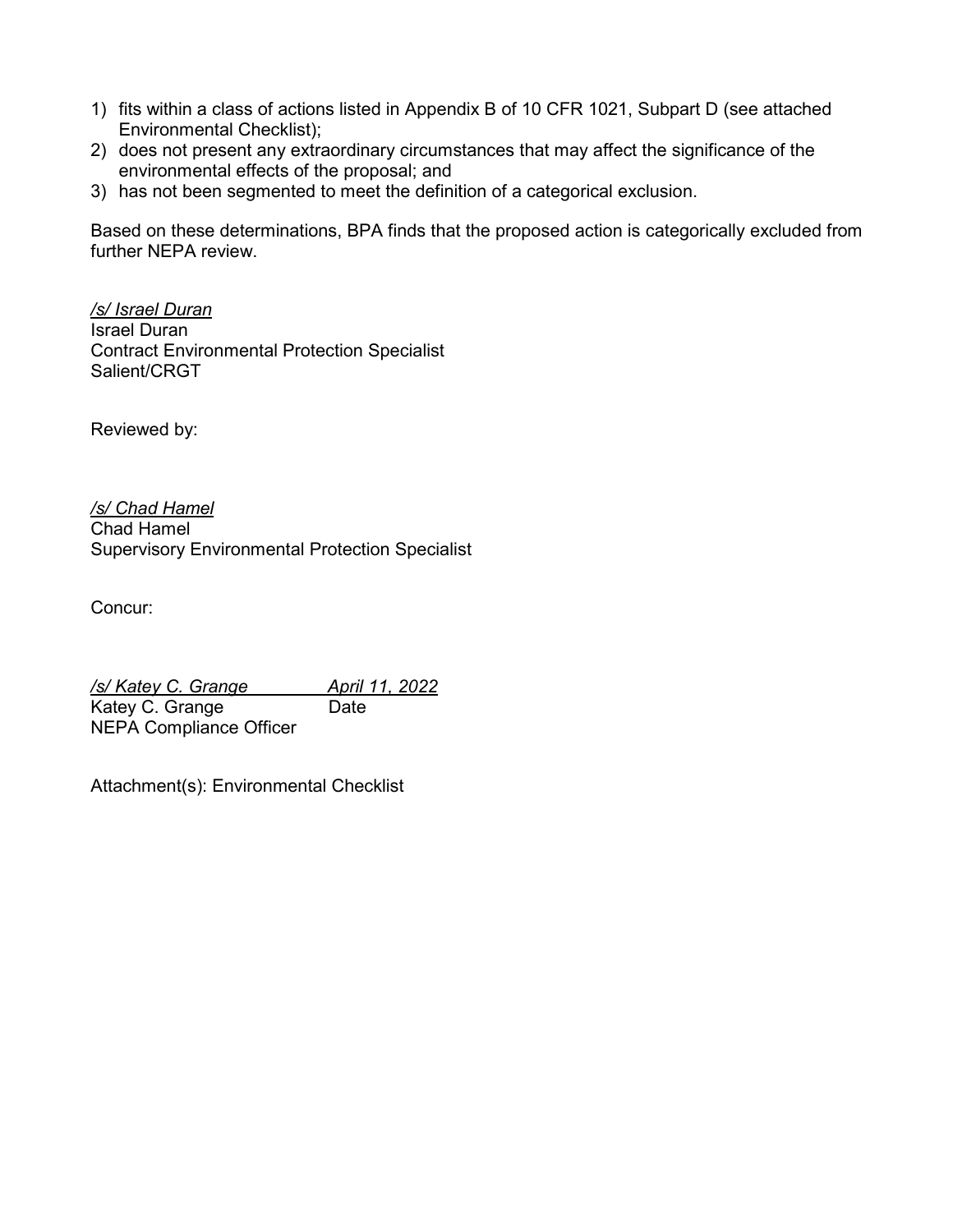# **Categorical Exclusion Environmental Checklist**

This checklist documents environmental considerations for the proposed project and explains why the project would not have the potential to cause significant impacts on environmentally sensitive resources and would meet other integral elements of the applied categorical exclusion.

## **Proposed Action:** Genetic Monitoring and Evaluation Program for Salmon and Steelhead

## **Project Site Description**

Trapping and electrofishing would occur within the Snake River Basin, primarily on the Imnaha, Grande Ronde, and Salmon river basins throughout Oregon, Washington, and Idaho. Sample processing would occur in existing facilities and labs.

## **Evaluation of Potential Impacts to Environmental Resources**

#### **1. Historic and Cultural Resources**

Potential for Significance: No

Explanation: There is no ground disturbance planned and there would be no impacts to historic or cultural resources as a result of these actions.

#### **2. Geology and Soils**

Potential for Significance: No

Explanation: There is no ground disturbance planned and therefore geology and soils would not be impacted by the proposed activities.

#### **3. Plants (including Federal/state special-status species and habitats)**

Potential for Significance: No

Explanation: There are no anticipated impacts to any plant species, and none exist within the immediate area of impact.

#### **4. Wildlife (including Federal/state special-status species and habitats)**

Potential for Significance: No

Explanation: Some of the project areas has potential to contain Yellow-billed cuckoo (Coccyzus americanus), Canada lynx (Lynx canadensis), and North American wolverine (Gulo gulo luscus) habitat (USFWS Information for Planning and Consultation (IPaC), 2021). However, due to past anthropological activities, these listed species and their critical habitats are not present within the project area; therefore, there would be no effect on ESA-listed species or critical habitats. Any impacts to non-listed wildlife species would be limited to the immediate site where there would be a temporary, small decrease in available habitat and temporary elevated noise disturbance. No other special status wildlife species were identified within the project areas.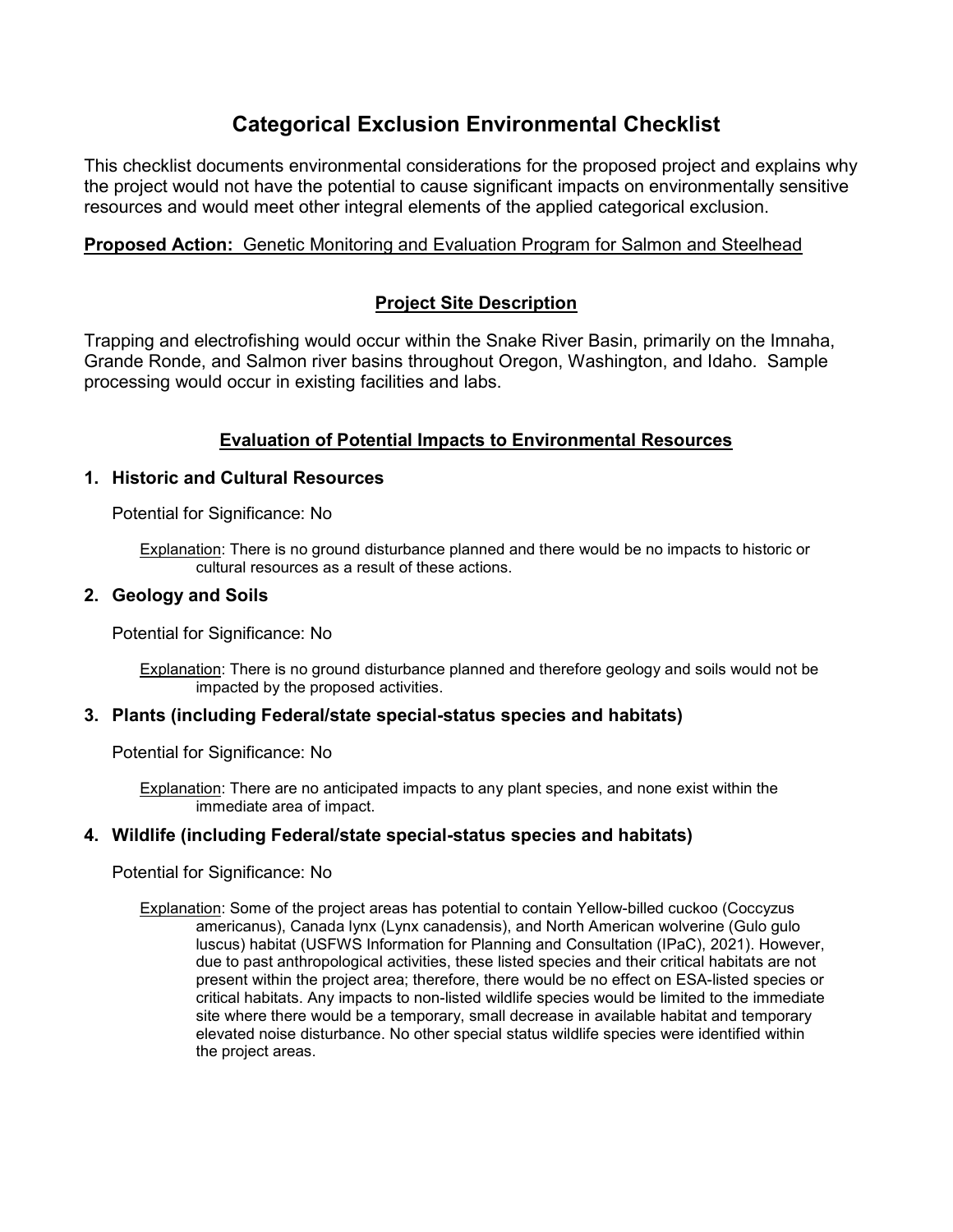#### **5. Water Bodies, Floodplains, and Fish (including Federal/state special-status species, ESUs, and habitats)**

Potential for Significance: No

Explanation: The proposed work would not require any activities that would impact water or floodplains for the completion of the work. The work involves take of Federally-listed Snake River Chinook salmon and steelhead, authorized under NMFS ESA Sec 10 permit (series 13382) and bull trout (*Salvelinus confluentus*) authorized by the USFWS (BO 14420-2009- F-0492).

#### **6. Wetlands**

Potential for Significance: No

Explanation: Some proposed actions could take place within or near wetlands. However, no ground disturbance would occur as a result of the proposed actions. Therefore, the proposed actions would not impact wetlands.

#### **7. Groundwater and Aquifers**

Potential for Significance: No

Explanation: No ground disturbance would occur as a result of the proposed actions. Therefore, the proposed actions would not impact groundwater and aquifers.

#### **8. Land Use and Specially-Designated Areas**

Potential for Significance: No

Explanation: There would be no change in land use and no impact to specially-designated areas.

#### **9. Visual Quality**

Potential for Significance: No

Explanation: The activities would not impact visual quality of the project areas.

#### **10. Air Quality**

Potential for Significance: No

Explanation: Air quality may be temporarily affected by emissions and dust from vehicular travel to project locations.

#### **11. Noise**

Potential for Significance: No

Explanation: Minor and temporary noise could increase at field sites from vehicle and equipment use and human presence. However, these actions would be consistent with current activities typical of the field sites. All other proposed project activities would occur indoors at existing laboratory facilities. There would be no permanent change in ambient noise.

#### **12. Human Health and Safety**

Potential for Significance: No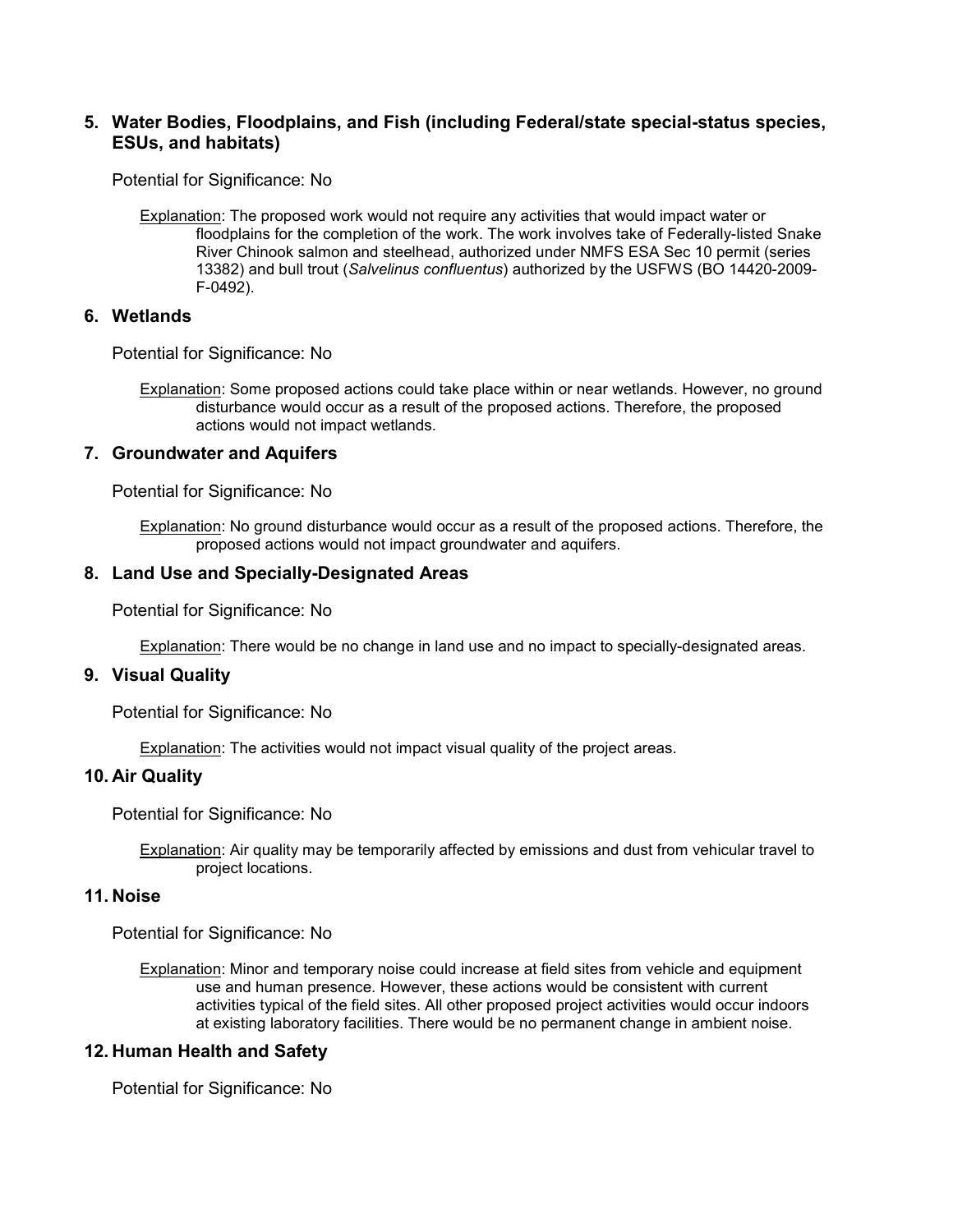Explanation: Individuals carrying out the proposed actions would be trained in proper techniques and equipment use. The project would not generate or use hazardous materials and would not create conditions that would increase risk to human health and safety. No impacts to human health and safety are expected as a result of the proposed actions.

## **Evaluation of Other Integral Elements**

The proposed project would also meet conditions that are integral elements of the categorical exclusion. The project would not:

**Threaten a violation of applicable statutory, regulatory, or permit requirements for environment, safety, and health, or similar requirements of DOE or Executive Orders.**

Explanation: N/A

**Require siting and construction or major expansion of waste storage, disposal, recovery, or treatment facilities (including incinerators) that are not otherwise categorically excluded.**

Explanation: N/A

**Disturb hazardous substances, pollutants, contaminants, or CERCLA excluded petroleum and natural gas products that preexist in the environment such that there would be uncontrolled or unpermitted releases.**

Explanation: N/A

**Involve genetically engineered organisms, synthetic biology, governmentally designated noxious weeds, or invasive species, unless the proposed activity would be contained or confined in a manner designed and operated to prevent unauthorized release into the environment and conducted in accordance with applicable requirements, such as those of the Department of Agriculture, the Environmental Protection Agency, and the National Institutes of Health.**

Explanation: N/A

## **Landowner Notification, Involvement, or Coordination**

Description: No landowner notification, involvement, or coordination would be required as work would be implemented on property or sites that are owned and/or managed by the previously identified co-managers.